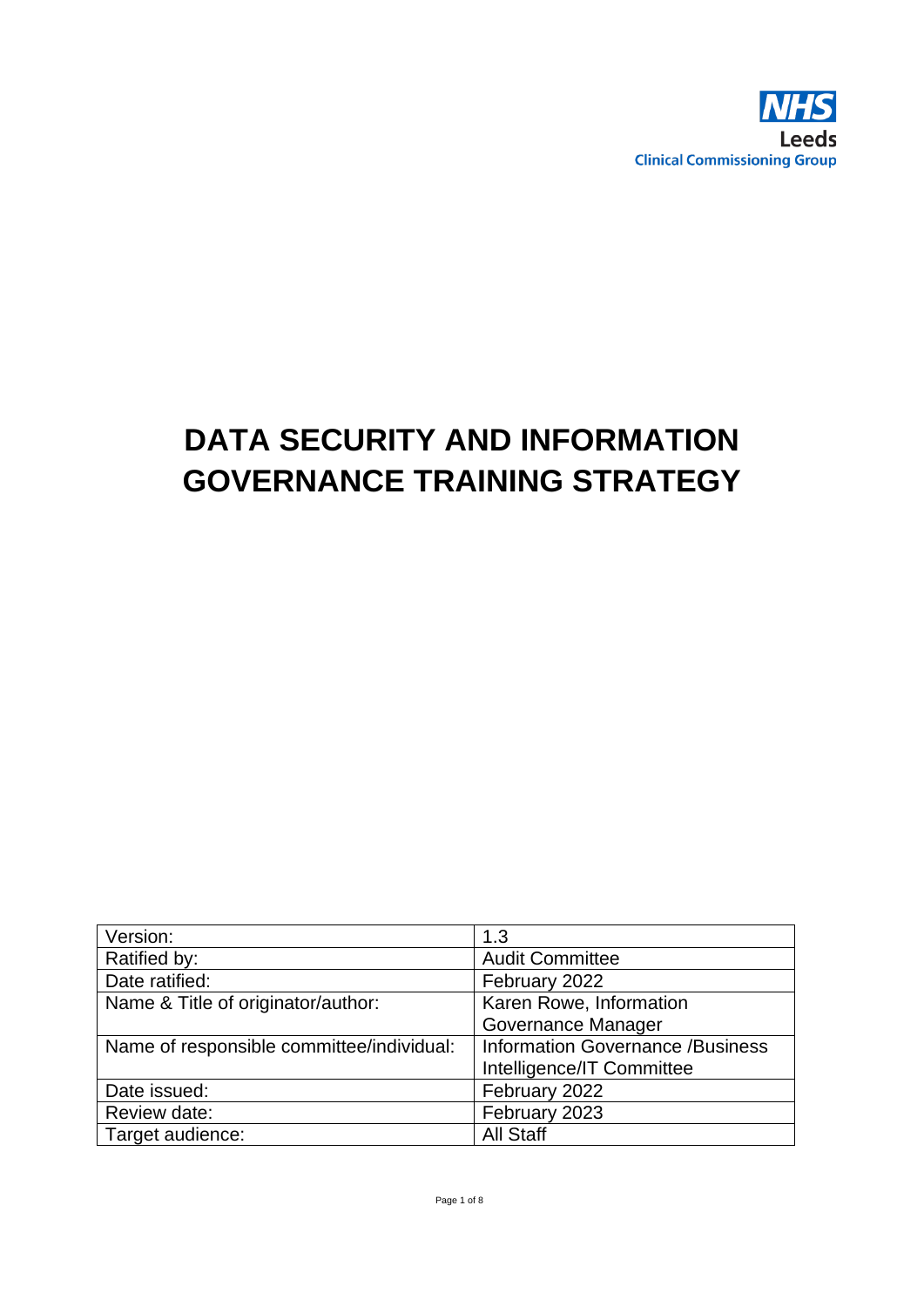# **Table of Contents**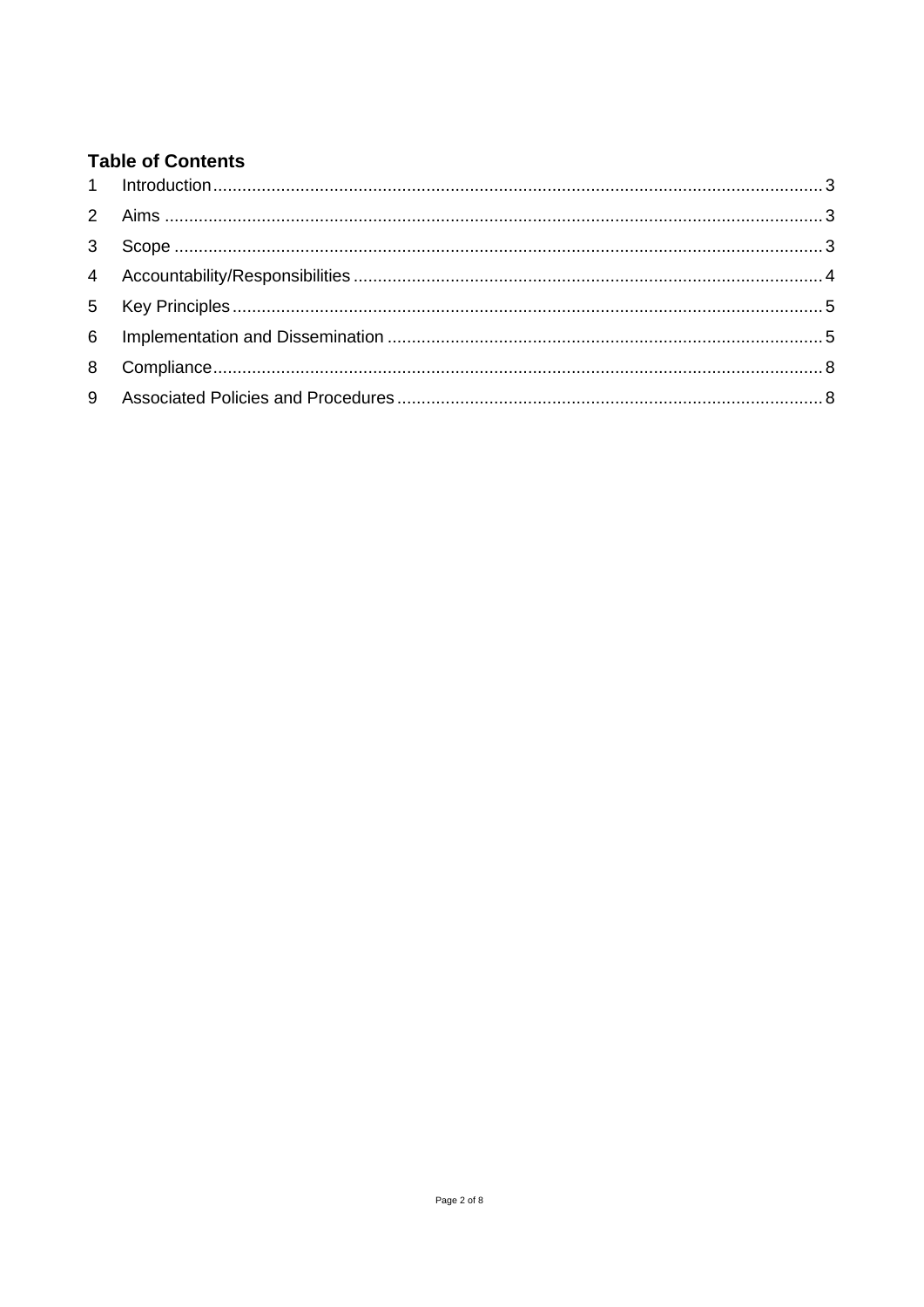# <span id="page-2-0"></span>**1 Introduction**

NHS Leeds Clinical Commissioning Group (CCG) recognises the importance of staff completing data security awareness training to ensure that the duty of confidentiality owed to patients, families, staff and business partners is respected. A trained workforce confidently uses and shares information fairly and lawfully in the best interests of patients.

# <span id="page-2-1"></span>**2 Aims**

The aim of this strategy is to specify the training requirements that are in place to ensure that all staff understand their responsibilities with regard to any information which they come into contact with in the course of their work and to provide assurance to the Governing Body that such information is dealt with legally, securely, efficiently and effectively.

Annual data security awareness training is a mandatory requirement for all staff, to ensure that staff are aware of the duty to share (fairly and lawfully) and how this affects both activity within the CCG and also the local health and wider community in Leeds.

Compliance with the data security awareness training requirements serves to ensure:

- compliance with the UK General Data Protection Regulation and Data Protection Act 2018
- we fulfil the requirements of the Data Security Standards as published by NHS Digital Commission and National Data Guardian
- the confidentiality and legitimate use of personal or medical information
- consent is obtained where appropriate and/or individuals are fully aware of the uses of their personal data
- the accuracy, availability and integrity of records held by the organisation
- appropriate technical and organisational measures are in place to protect information against security threats

#### <span id="page-2-2"></span>**3 Scope**

This strategy documents the training requirements of all staff who work for or on behalf of the CCG including those on temporary or honorary contracts, secondments, volunteers, Governing Body members, students and any staff working on an individual contractor basis and/or who are employees for an organisation contracted to provide services to the CCG. The strategy is applicable to all areas of the organisation and adherence should be included in all contracts for outsourced or shared services. There are no exclusions.

Access to training for agency and contract staff is dependent on the responsible manager informing Human Resources of the new starter and completing the appropriate forms.

Additionally, a secondary aim is to ensure that specialist data security awareness training is targeted at specific staff groups across the organisation to comply with a number of the Information Governance/Data Security and Protection Toolkit requirements.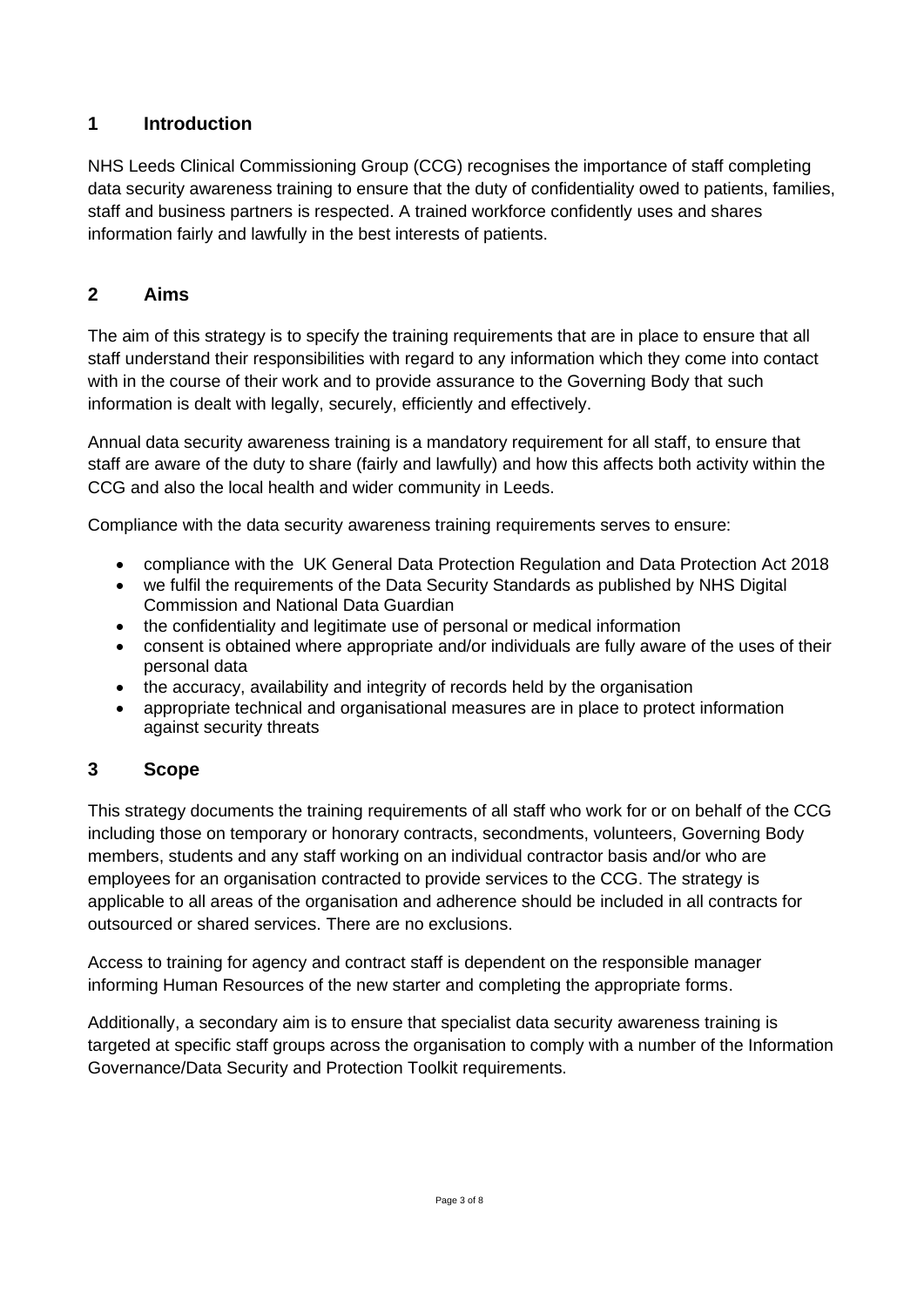# <span id="page-3-0"></span>**4 Accountability/Responsibilities**

The Audit Committee is responsible for the review and approval of this strategy, related work plans and procedures and will receive regular updates on compliance and any related issues or risks oversees, monitors and reviews the implementation of information governance

#### **Senior Information Risk Owner**

The Senior Information Risk Owner (SIRO) has organisational responsibility for all aspects of risks associated with information governance, including those relating to confidentiality and data protection. The SIRO will ensure that an appropriate management framework is put in place. This role is undertaken by the Chief Finance Officer.

#### **Caldicott Guardian**

The Caldicott Guardian plays a key role in ensuring that the CCG satisfies the highest practical standards for handling patient identifiable information. The Caldicott Guardian approves any use of patient identifiable information. This role is undertaken by the Clinical/Medical Director.

#### **Information Asset Owners and Administrators**

A number of senior managers are assigned as Information Asset Owners (IAO) and are directly accountable to the SIRO in relation to their information risks. IAOs provide assurance that information risk is being managed effectively in respect of the information assets that they are responsible for and that any new aspects or changes introduced to their business processes and systems undergo a privacy impact assessment.

An Information Asset Administrator (IAA) may be assigned by an IAO. An IAA will have delegated responsibility for the operational use of an information asset. They will report any risks associated with an information asset (that falls under their responsibility) to the IAO and consult with the IAO where necessary about the operation of an information asset.

#### **Heads of Service**

Heads of Service are responsible for ensuring that they and their staff are familiar with this strategy and associated guidance. Training compliance should be monitored by the Heads of Service and any further training needs identified through the appraisal process. They must ensure that any breaches of the strategy are investigated and acted upon.

#### **Employees**

Annual data security awareness training compliance is mandatory for all staff. Staff should note that there is a confidentiality clause in their contract and that they are expected to participate in induction training, annual refresher training and awareness raising sessions carried out to inform/update staff on data security and protection issues. Any breach of confidentiality, inappropriate use of health, business or staff records or abuse of computer system is a disciplinary offence, which could result in dismissal or termination of an employment contract, and must be reported to the SIRO and (in the case of health or social care records) the Caldicott Guardian.

All employees are personally responsible for compliance with the law in relation to data protection and confidentiality and will need to be aware of their responsibilities in relation to any information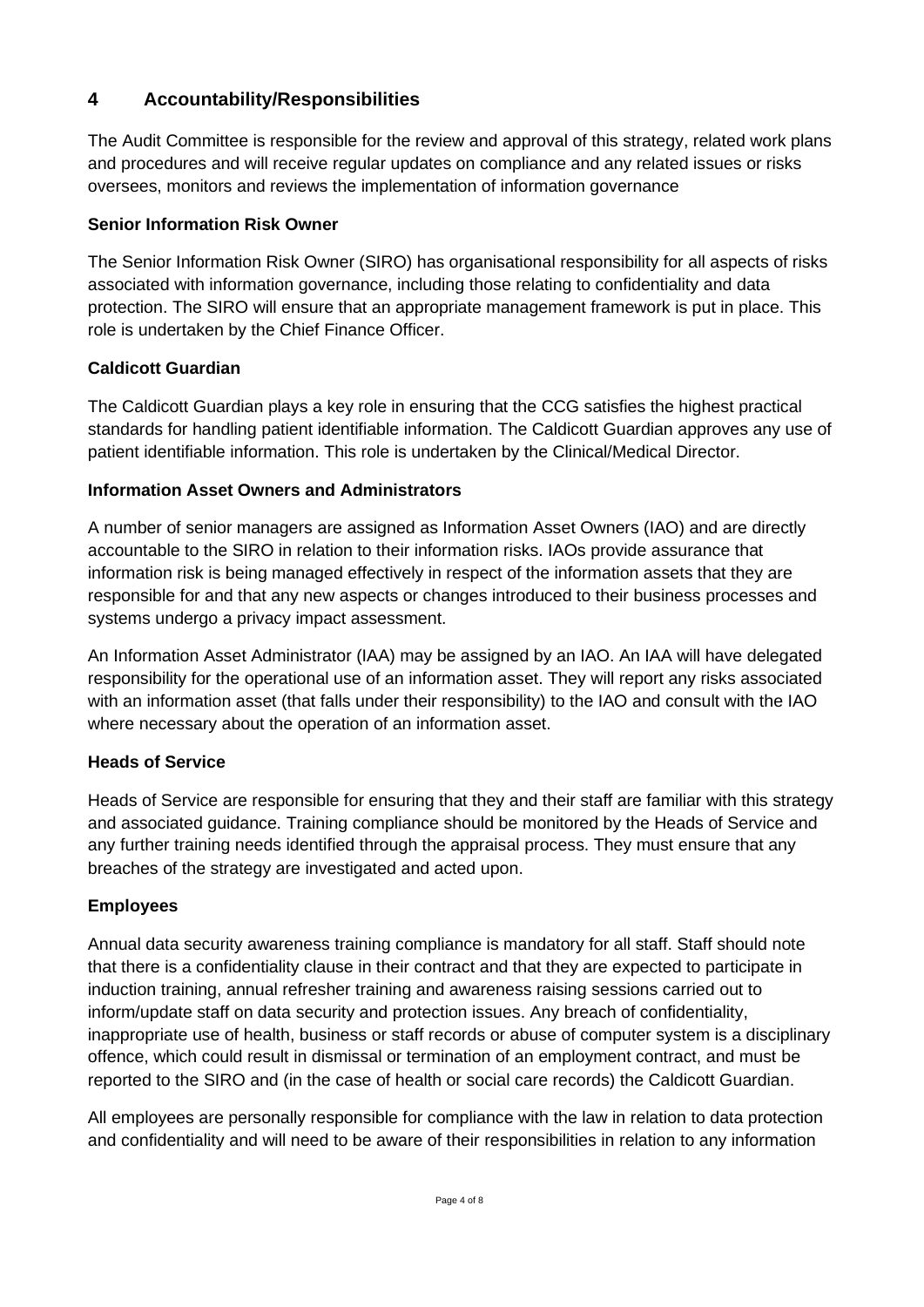governance related legislation that may affect their work duties e.g. Freedom of Information Act. Other responsibilities in relation to a specific policy will be detailed in that policy.

# **Information Governance Team**

The Information Governance team are available to provide information governance advice and guidance.

# <span id="page-4-0"></span>**5 Key Principles**

The strategy links directly to the following:

- UK General Data Protection Regulation
- Data Protection Act 2018
- Confidentiality: NHS Code of Practice
- Caldicott Principles

Data security awareness training is mandatory for all staff. This includes awareness and understanding of Caldicott principles and confidentiality, information security and data protection. Completion of data security awareness training must be included in induction for all new staff and completed within 10 working days of their starting date. The Information Governance and Information Security handbooks must be read, prior to any access being provided to the CCG network (available on the extranet).

The necessity and frequency of any further training will be Personal Development Review (PDR) or role based.

# <span id="page-4-1"></span>**6 Implementation and Dissemination**

The basic mandatory Data Security Awareness training requirement is fulfilled by completion of the Data Security Awareness Level 1; this can be accessed through ESR, face to face workshops, Virtual training via MS Teams or alternatively through the Elearning for Health portal although should only be used for staff who are not recorded on ESR.

All new staff, directly or indirectly employed, are expected to have completed, or have access provided on their first day of employment, to complete the online elearning (as specified in the induction checklist). Staff are advised to retain a certification of completion for their own records.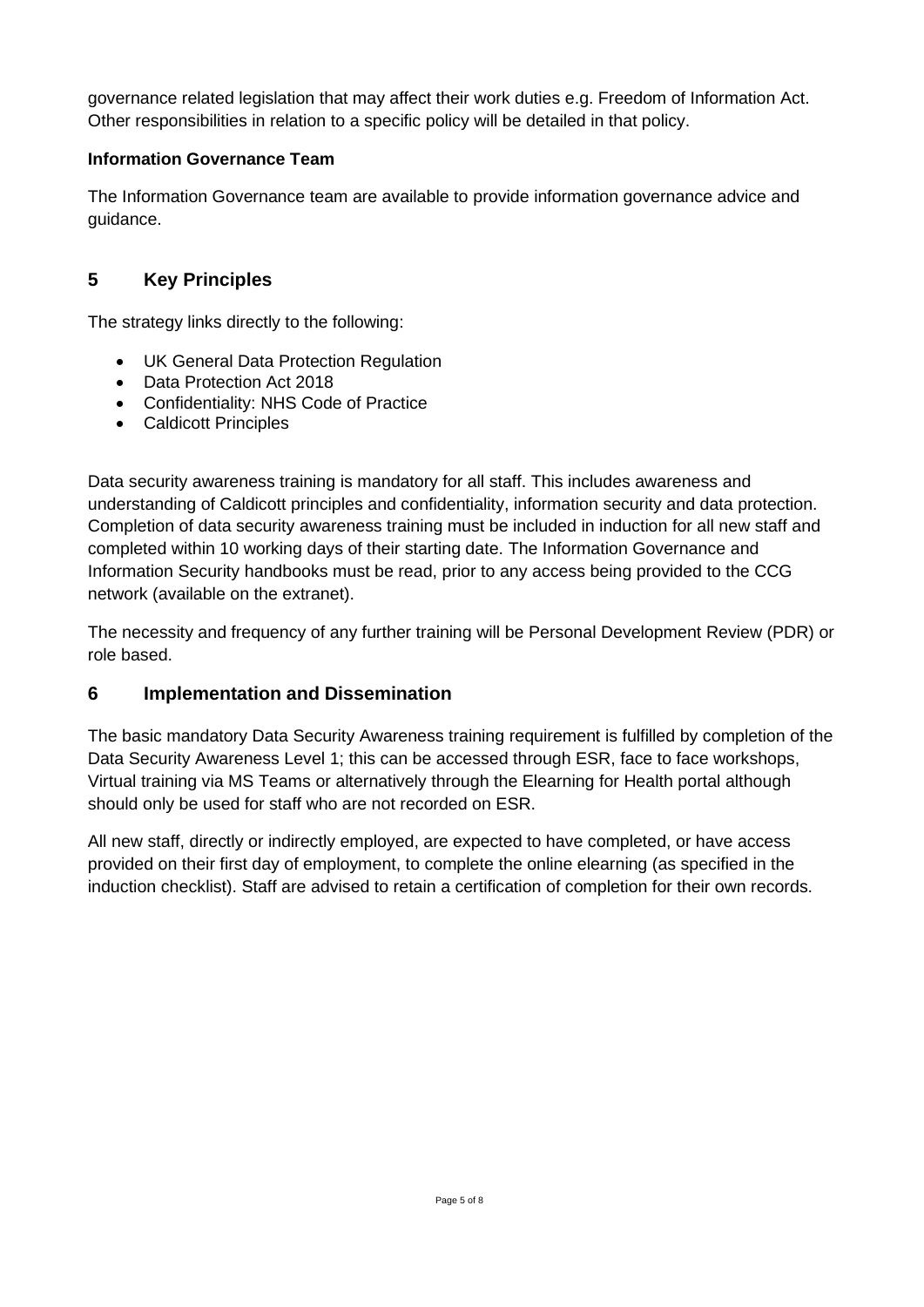# **7 Training Needs Analysis***:*

| <b>Staff Group</b>                        | <b>Level</b> | <b>Training Objective/Aim</b>                                                                                                                                                          | <b>Module Name</b>                                                                      | <b>Method of Delivery</b>                                                                            | <b>Frequency</b><br>of Training                                 |
|-------------------------------------------|--------------|----------------------------------------------------------------------------------------------------------------------------------------------------------------------------------------|-----------------------------------------------------------------------------------------|------------------------------------------------------------------------------------------------------|-----------------------------------------------------------------|
| New starters                              | <b>Basic</b> | To ensure new starters to the CCG are<br>informed of their responsibilities to<br>maintain good Information Governance<br>and ensure data security.                                    | Data Security<br><b>Awareness Level 1</b><br>Training                                   | E-learning / Face to face<br>workshop / MS Teams<br>Virtual training                                 | $Once - within$<br>10 working<br>days of<br>starting in<br>role |
| All Staff (including<br>Board Members)    | <b>Basic</b> | To ensure all staff are informed of their<br>responsibilities to maintain good<br>Information Governance and ensure<br>data security.                                                  | Data Security<br>Awareness Level 1<br>Training                                          | E-learning / Face to face<br>workshop / MS Teams<br>Virtual training                                 | Annually                                                        |
| <b>Information Asset</b><br>Owners (IAOs) | Intermediate | To describe the key responsibilities for<br>the SIRO and IAO roles, and outlines<br>the structures required within<br>organisations to support those staff with<br>SIRO or IAO duties. | <b>TBC</b>                                                                              | E-learning / Face to face<br>workshop / MS Teams<br>Virtual training or<br>certified course provider | 3 yearly                                                        |
| <b>SIRO</b>                               | Expert       | To assist staff whose roles involve<br>responsibility for the confidentiality,<br>security and availability of information<br>assets, in understanding and fulfilling<br>their duties. | <b>GDPR Practitioner</b><br>Course<br>SIRO training provided<br>by a certified provider | E-learning or certified<br>course provider                                                           | Upon<br>appointment<br>and then<br>annually                     |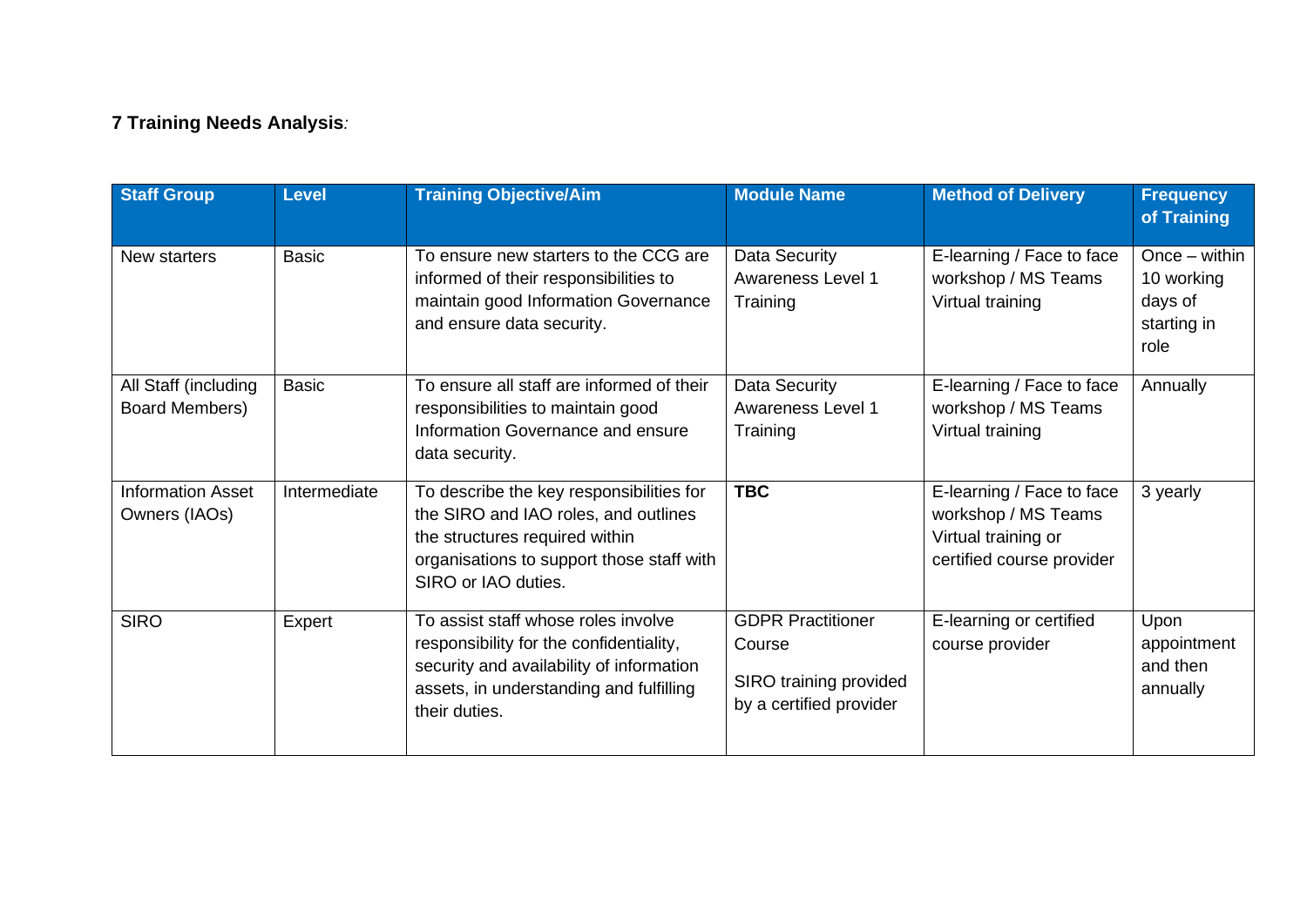| <b>Staff Group</b>                                  | <b>Level</b> | <b>Training Objective/Aim</b>                                                                                                                           | <b>Module Name</b>                                                                                                                                                 | <b>Method of Delivery</b>                  | <b>Frequency</b><br>of Training                                                                                   |
|-----------------------------------------------------|--------------|---------------------------------------------------------------------------------------------------------------------------------------------------------|--------------------------------------------------------------------------------------------------------------------------------------------------------------------|--------------------------------------------|-------------------------------------------------------------------------------------------------------------------|
| <b>Caldicott Guardian</b>                           | Expert       | To fully understand the role and<br>function of the Caldicott Guardian.                                                                                 | Recognised UK<br><b>Guardian Council</b><br><b>Caldicott Guardian</b><br>training                                                                                  | E-learning or certified<br>course provider | Annually                                                                                                          |
| <b>Data Protection</b><br>Officer                   | Expert       | In depth understanding of the General<br>Data Protection Regulation and Data<br>Protection Act (and associated<br>legislation) and information security | <b>GDPR Practitioner</b><br>Course                                                                                                                                 | <b>Certified Course provider</b>           | Continuous<br>development<br>as new<br>legislation is<br>introduced or<br>updated                                 |
| <b>Cyber Assurance</b><br>and Compliance<br>Manager | Expert       | In depth understanding of the General<br>Data Protection Regulation and Data<br>Protection Act (and associated<br>legislation) and information security | <b>Healthcare Information</b><br>Security and Privacy<br>Practitioner (HCISPP) /<br><b>Certified Information</b><br><b>Systems Security</b><br>Professional(CISSP) | <b>Certified Course provider</b>           | When the<br>qualification<br>expires or<br>specific to<br>HCISPP, 4<br>years. Or<br>CISSP <sub>, 5</sub><br>years |
| Information<br>Governance<br>Manager / FOI<br>Lead  | Expert       | In depth understanding of the General<br>Data Protection Regulation and Data<br>Protection Act (and associated<br>legislation) and information security | <b>British Computer</b><br>Society (BCS) Data<br>Protection, FOI<br>Practitioner course,<br><b>GDPR Practitioner</b><br>Course                                     | <b>Certified Course provider</b>           | Continuous<br>development<br>as new<br>legislation is<br>introduced or<br>updated                                 |